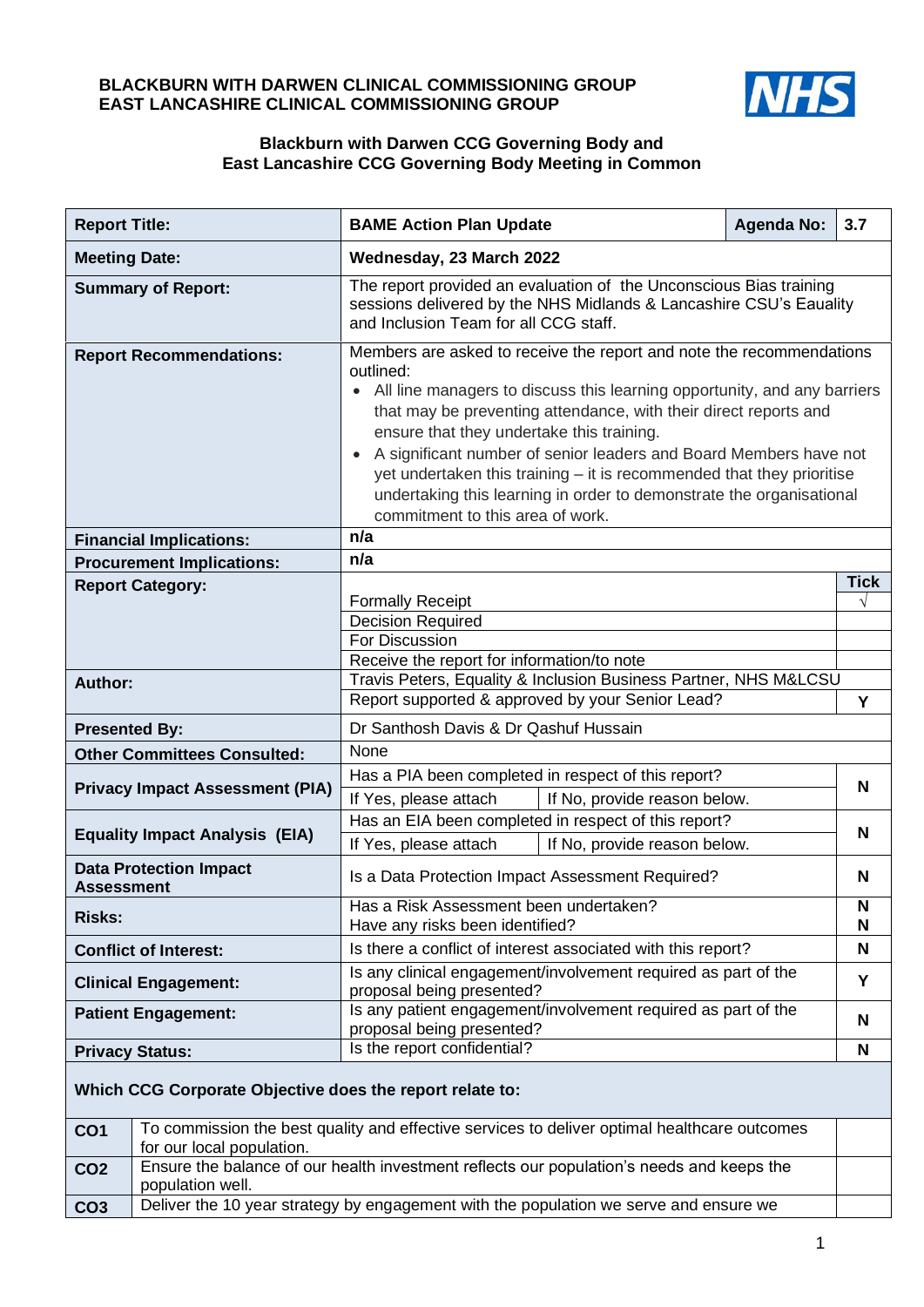|                 | commission services that meet local needs with a clear focus on population health<br>management strategies.                                                                                                                |  |
|-----------------|----------------------------------------------------------------------------------------------------------------------------------------------------------------------------------------------------------------------------|--|
| CO <sub>4</sub> | We will focus on population health outcomes through helping to deliver successful Integrated<br>Care Partnerships and ensure decisions, provision and access to local services is based on the<br>needs of our population. |  |
| CO <sub>5</sub> | As local health leaders, we will focus on increasing life expectancy across Pennine Lancashire<br>to be at, or above, the national average in the next 10 years.                                                           |  |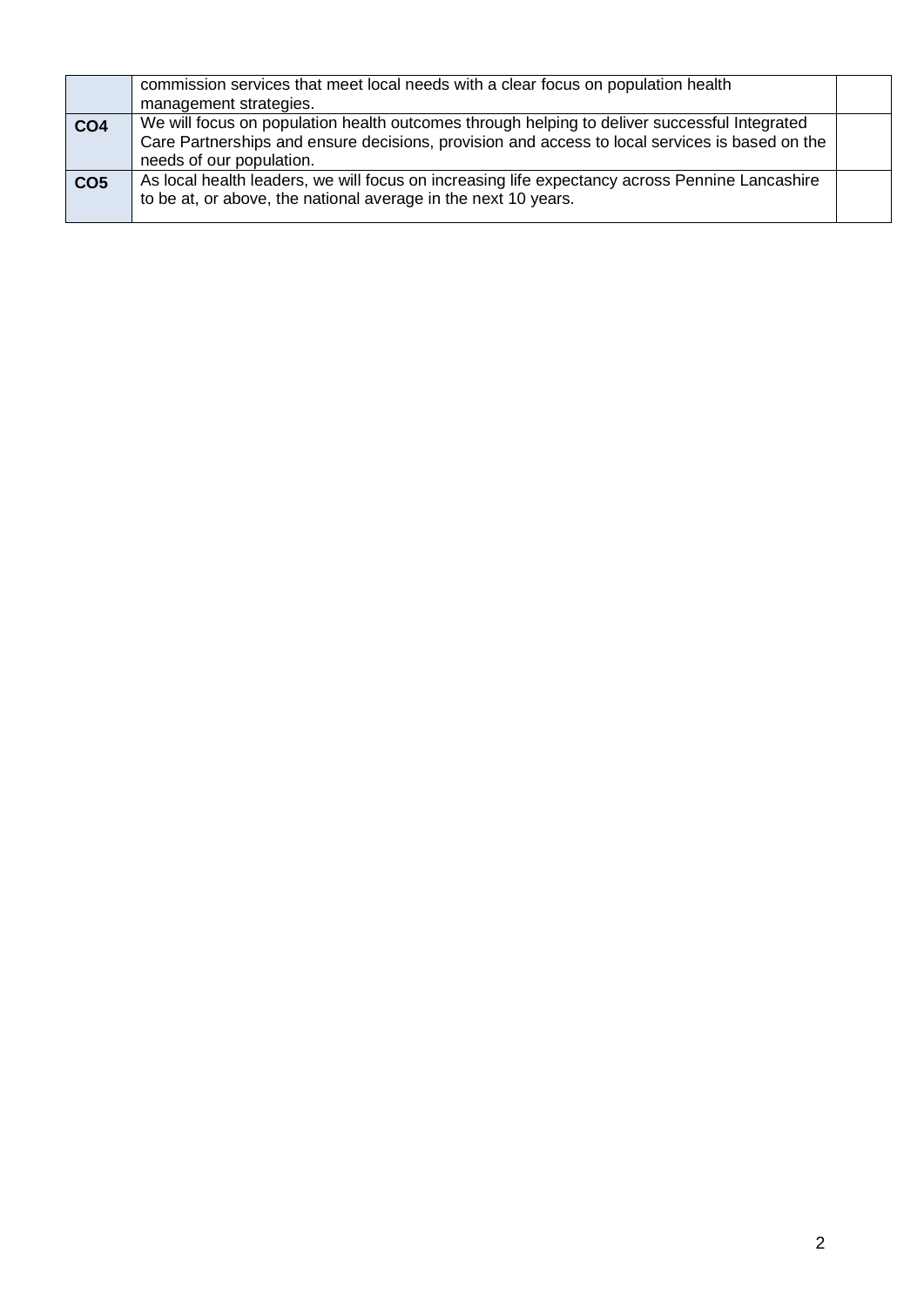

NHS Pennine Clinical Commissioning Groups Unconscious Bias Training – Evaluation Report

February 2022

## 1. Introduction

As part of NHS Pennine Clinical Commissioning Groups' (CCGs) ongoing commitment to tackling workplace racism and their work around ensuring equality of opportunity throughout the workforce, the CCGs' Governing Body agreed to mandate Unconscious Bias training for all CCG staff.

Between September and November 2021, NHS Midlands and Lancashire Commissioning Support Unit's Equality and Inclusion Team delivered 3 Unconscious Bias virtual training sessions to Pennine CCGs' staff. Each session was between 90 minutes and 2 hours long and was designed to give staff an overview of issues relating to Unconscious Bias and to encourage staff to think about where they may be unknowingly applying biased thought(s) within their dayto-day working activities.

This evaluation report provides an overview of the number of staff that attended the Unconscious Bias training sessions, sets out the initial evaluation findings alongside the results of a follow-up survey that was circulated to attendees to gauge the impact that the training sessions has had on attendees, and makes recommendations for next steps in relation to this training activity.

# 2. What is Unconscious Bias Training?

Unconscious (or implicit) bias is a term that describes the associations we hold, outside our conscious awareness and control. Unconscious bias affects everyone.

Unconscious bias is triggered by our brain automatically making quick judgments and assessments. They are influenced by our background, personal experiences, societal stereotypes and cultural context. It is not just about gender, ethnicity or other visible diversity characteristics - height, body weight, names, and many other things can also trigger unconscious bias.

Unconscious bias can have a significant influence on our attitudes and behaviours, especially towards other people. It can influence key decisions in the workplace and can contribute to inequality, for example in selection and recruitment, appraisals, or promotion.

Unconscious biases can influence a person's judgement without them being aware of it. Unconscious bias training in the workplace aims to make people aware of potentially harmful unconscious biases and to reduce the impact of those biases on their interaction with others.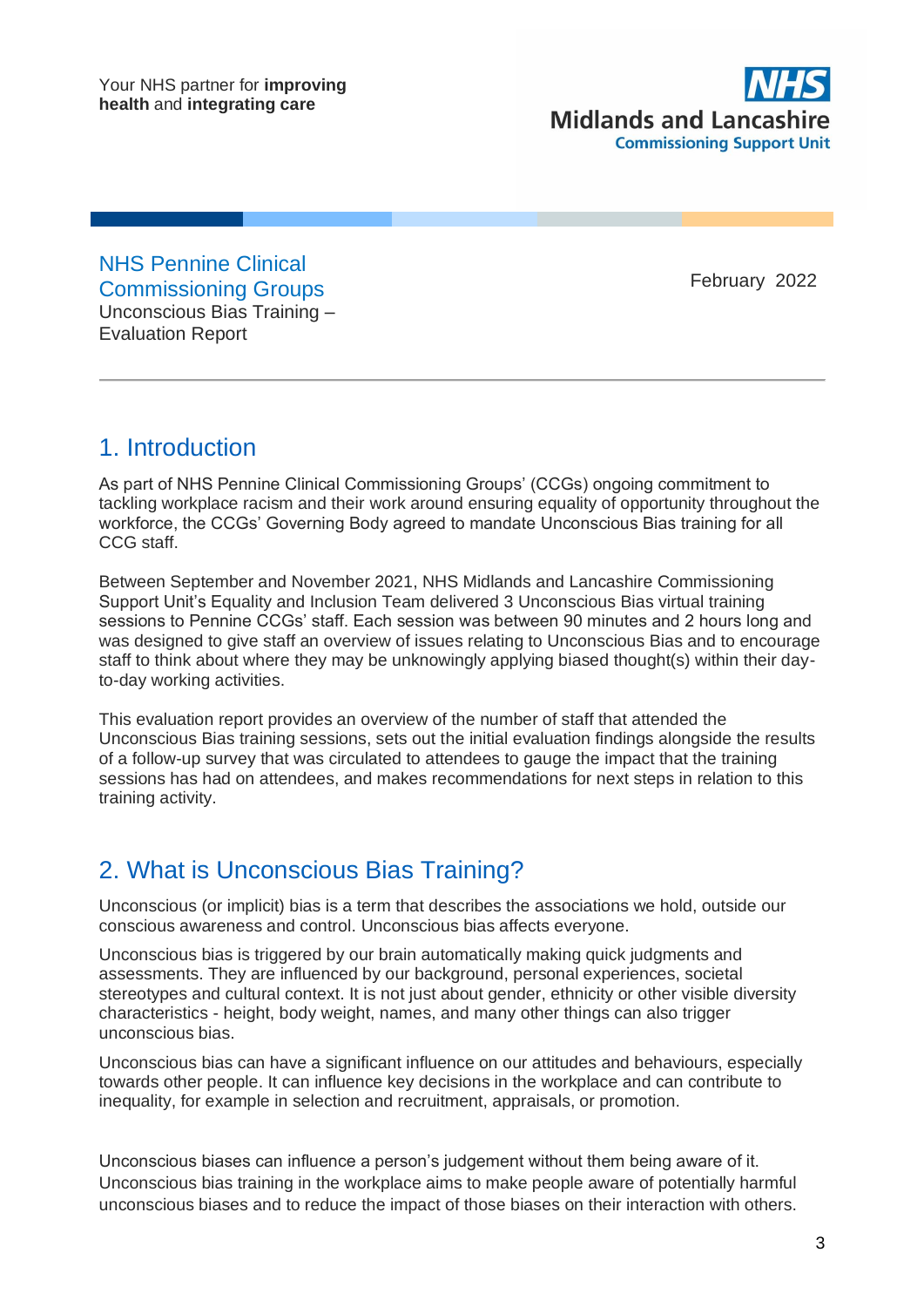# 3. Staff Uptake

To date, MLCSU's Equality and Inclusion Team has hosted and delivered five Unconscious Bias training sessions. Three of these sessions were delivered exclusively for Pennine CCGs' staff. The table below outlines the number of staff that attended each session:

| <b>SESSION 1: Tues 14 September</b><br>2021 | 12 attendees |
|---------------------------------------------|--------------|
| <b>SESSION 2: Thurs 21 October 2021</b>     | 25 attendees |
| <b>SESSION 3: Mon 22 November 2021</b>      | 21 attendees |
| <b>TOTAL NO. OF STAFF ATTENDED</b>          | 58 attendees |

Two mop-up sessions were arranged for Pennine CCG staff – these sessions were also opened up to staff across the wider Lancashire and South Cumbria CCGs. The table below outlines the number of staff that attended each mop-up session.

| SESSION 4: Tues 25 January 2022       | 3 attendees<br>from Pennine<br><b>CCGs</b> | 3 attendees<br>from wider<br><b>LSC CCGs</b> |
|---------------------------------------|--------------------------------------------|----------------------------------------------|
| <b>SESSION 5: Thurs 10 March 2022</b> | 2 attendees<br>from Pennine<br><b>CCGs</b> | 0 attendees<br>from wider<br><b>LSC CCGs</b> |
| <b>TOTAL NO. OF STAFF ATTENDED</b>    | 5 attendees<br>from Pennine<br><b>CCGs</b> | 3 attendees<br>from wider<br><b>LSC CCGs</b> |

So far, total staff attendance equates to approximately **38%** of the total workforce of Pennine CCGs. It is noted that staff pressures related to the COVID-19 response and impending system reform may have contributed to low staff uptake. However, it is also noted that this training was introduced as a mandated activity for staff so further efforts should be made to ensure that as many staff as possible engage with future training sessions.

# 4. Evaluation Findings

An initial evaluation survey was circulated to attendees following each training session. Only **19** of the total of 58 attendees completed the survey. However, the survey findings are detailed below: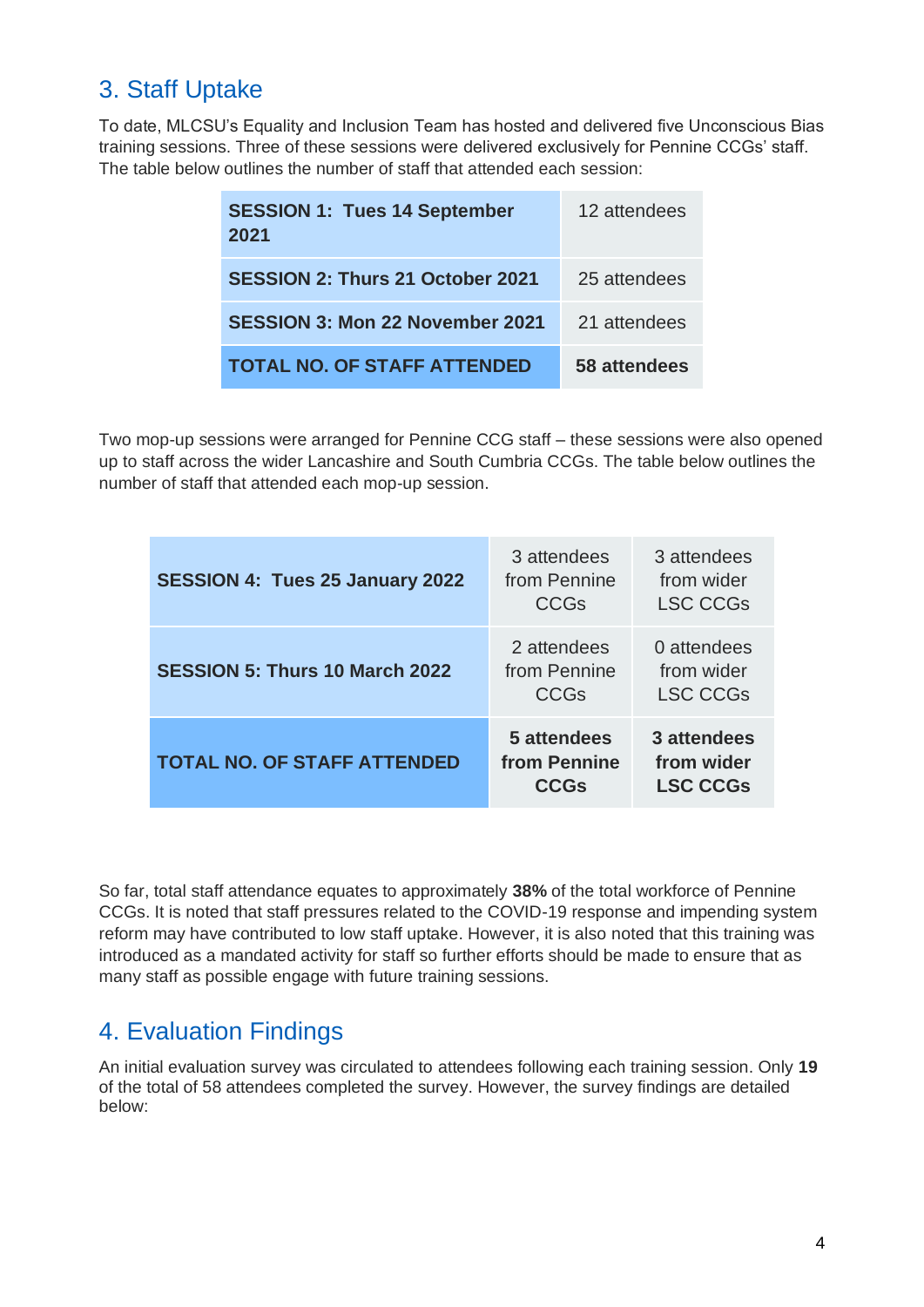**Q1: I felt that the training was relevant and supported my needs**

|                                      | No. of<br>responses |
|--------------------------------------|---------------------|
| <b>Strongly agree</b>                | $9(47.4\%)$         |
| <b>Agree</b>                         | 10 (52.6%)          |
| <b>Neither agree nor</b><br>disagree | 0                   |
| <b>Disagree</b>                      | 0                   |
| <b>Strongly disagree</b>             |                     |

## **Q2: The length of the training was appropriate**

|                                      | No. of<br>responses |
|--------------------------------------|---------------------|
| <b>Strongly agree</b>                | 5(29.3%)            |
| Agree                                | 13 (68.4%)          |
| <b>Neither agree nor</b><br>disagree | 0                   |
| <b>Disagree</b>                      | $1(5.3\%)$          |
| <b>Strongly disagree</b>             | $\mathcal{O}$       |

### **Q3: Content was helpful and informative**

|                                      | No. of<br>responses |
|--------------------------------------|---------------------|
| <b>Strongly agree</b>                | 10 (52.6%)          |
| <b>Agree</b>                         | 9(47.3%)            |
| <b>Neither agree nor</b><br>disagree | 0                   |
| <b>Disagree</b>                      | O                   |
| <b>Strongly disagree</b>             | O                   |

### **Q4: The trainers were clear and easy to understand**

|                                      | No. of<br>responses |
|--------------------------------------|---------------------|
| <b>Strongly agree</b>                | 13 (68.4%)          |
| <b>Agree</b>                         | 6(31.6%)            |
| <b>Neither agree nor</b><br>disagree | 0                   |
| <b>Disagree</b>                      | 0                   |
| <b>Strongly disagree</b>             |                     |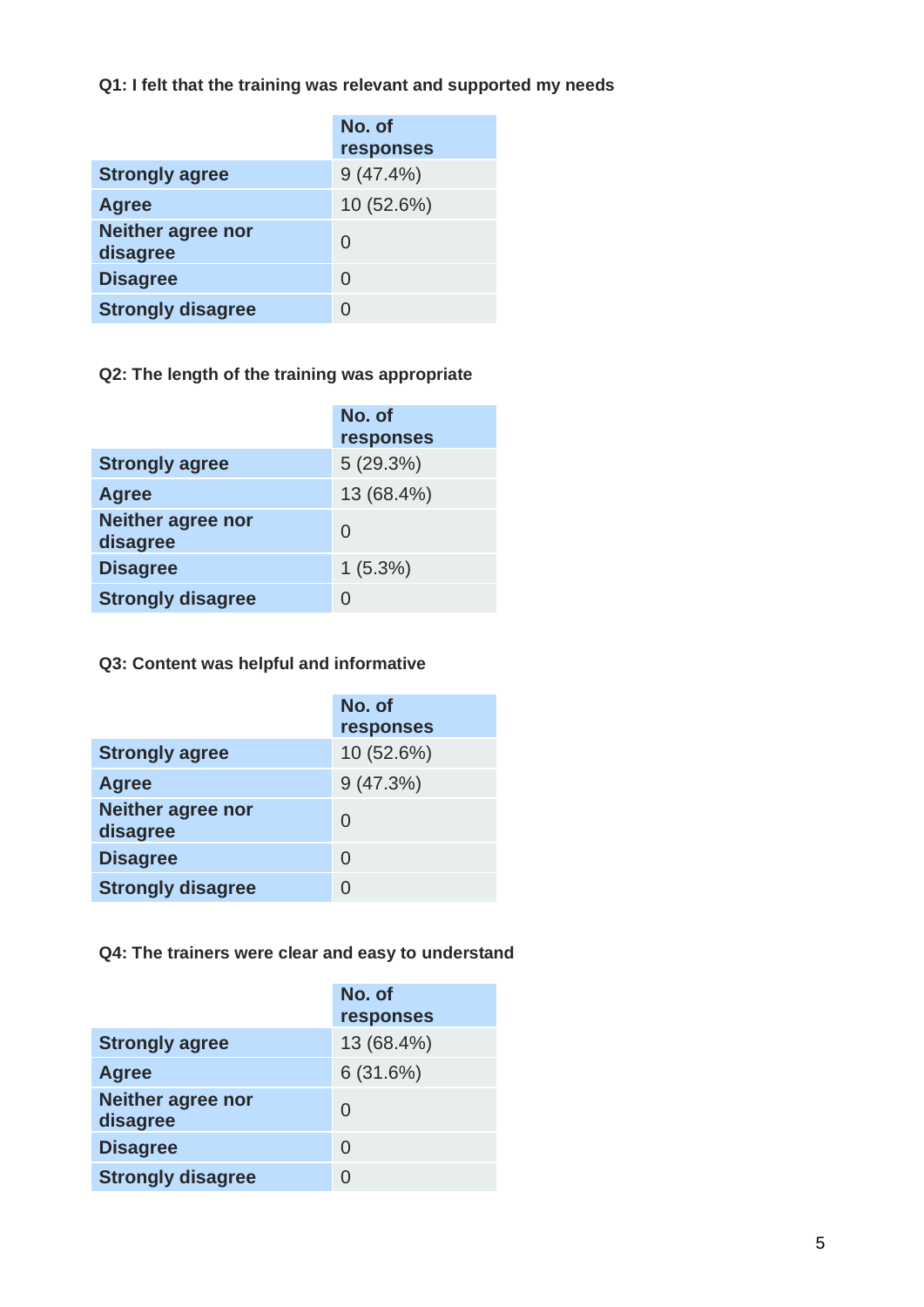**Q5: Interactive activities were helpful and I wanted to participate**

|                                      | No. of<br>responses |
|--------------------------------------|---------------------|
| <b>Strongly agree</b>                | 11 (57.9%)          |
| <b>Agree</b>                         | 7(36.8%)            |
| <b>Neither agree nor</b><br>disagree | $1(5.3\%)$          |
| <b>Disagree</b>                      | 0                   |
| <b>Strongly disagree</b>             |                     |

### **Q6: Is there anything that you would change to improve the training for the future?**

- *If attendees are made provided time to bring their doubts and views for discussion it will enrich the event*
- *perhaps more opportunity for sharing experiences*
- *No*
- *No - the right length of session for the content presented*
- *No*
- *I don't think the break was necessary. It was well presented, but perhaps a bit long winded? good overall and interesting, more real life example would be beneficial to start the awareness side of the objectives.*
- *Given everyone is busy, length of time appropriate but would have been good to have smaller sessions for people to reflect*
- *It's helpful to have case studies / examples - and as a group, to give consideration/ discussion about how we might mitigate. Eg the article re: pulse oximeters - so as a CCG, a discussion around what actions could we do to mitigate this?*
- *Not at all*

### **Q7: What elements of the training worked well/what did you particularly enjoy?**

- *All elements worked well*
- *All of it, loved the interaction. It felt like pre-covid times when we were all in a room brainstorming*
- *Interaction*
- *Interactive element worked well*
- *The interactive sessions worked very well.*
- *Use of menti*
- *Clear, crisp slide set and well presented - thank you.*
- *Use of mentimeter. Presenters were good*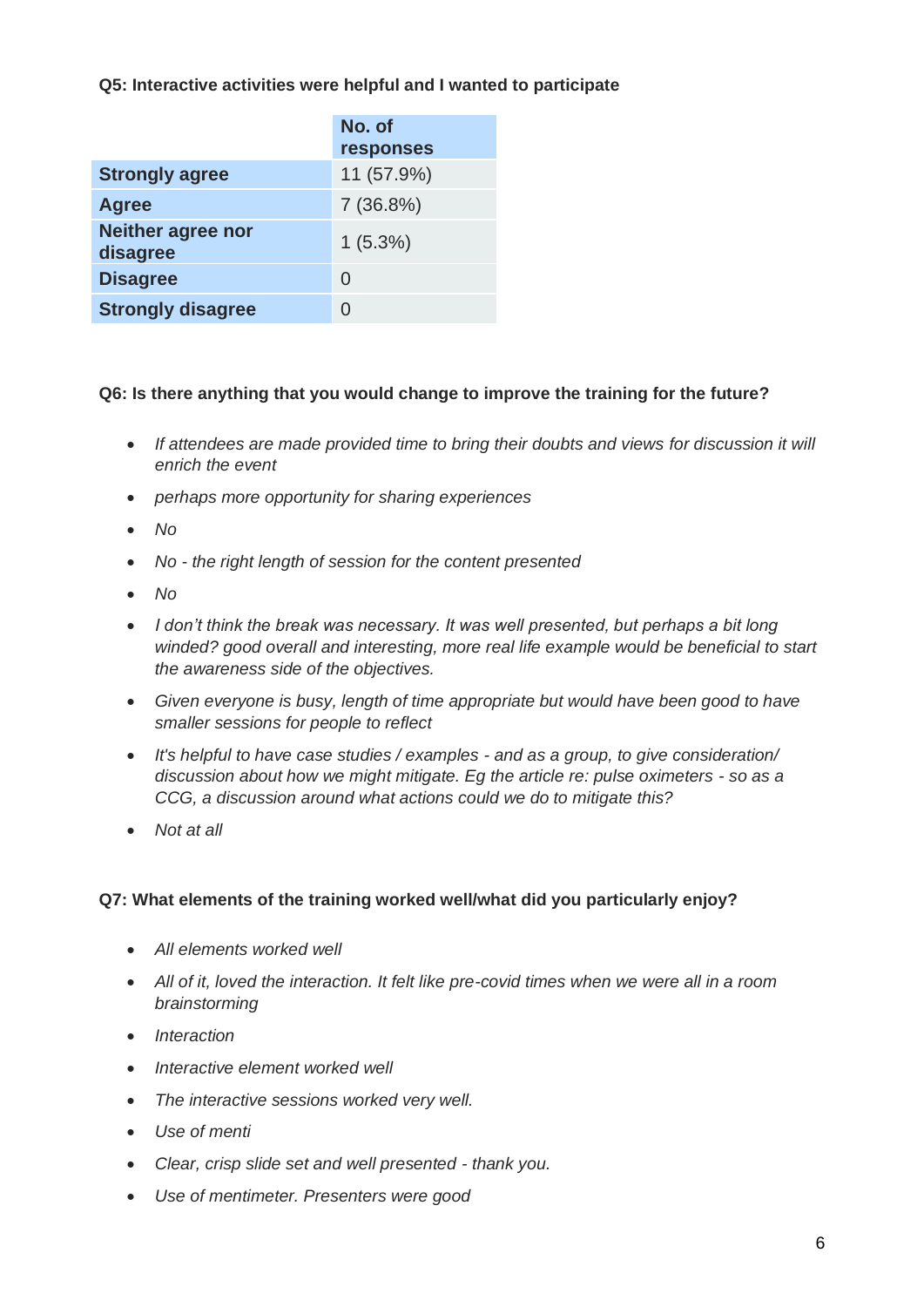- *Excellent, well presented, didn't preach, was very matter of fact and didn't make you feel uncomfortable. One of the best training sessions I have been to. Covered a lot of ground but didn't feel rushed. Thank you*
- *Liked the Menti and ability to provide our views into the training - kept it interactive and relevant, thank you*
- *I liked the mix of presentation and interaction*
- *Interactive exercises*
- *liked the interaction and the visuals to help see other participants views and opinions felt very inclusive.*

# 5. Follow-Up Survey Findings

In December 2021, MLCSU's Equality and Inclusion Team circulated a follow-up survey aimed at gathering further feedback and ascertaining whether staff who attended the initial training sessions have been making any conscious changes to their thinking as a direct result of the training.

The survey consisted of 2 questions and was circulated (with regular reminders) to previous attendees over a period of 4 weeks and was completed by 13 staff members.

The first question of the survey asked learners to rate how useful they found the Unconscious Bias training on a scale of 0 (not useful at all) to 10 (extremely useful). All respondents stated that they found the training useful - **85%** (11) of respondents rated the training at either 9 or 10, with the remaining respondents rating it between 6 and 7.

The second question asked respondents to describe anything that they had done differently since attending the training. The responses received are below:

- *"Been more aware of the potential for unconscious bias and considered where other people may have been unaware of their unconscious bias to challenge assumptions"*
- *"Been mindful of own bias and also challenging other people's bias where its evident"*
- *"I have been aware of my own unconscious bias and address it more effectively. I have also been able to identify areas of bias in the working environment"*
- *"Maybe making the session a little longer would be beneficial"*
- *"I haven't done much differently as WFH is quite restrictive in terms of seeing and challenging own and others bias"*
- *"Awareness is the most important thing – I cannot think of anything practical that has changed but having the further insight helps"*
- *"Trying to talk about it with my colleagues"*
- *"Been more aware of how I phrase things"*
- *"I have been more aware of unconscious bias and how it can impact upon thinking"*
- *"I take check of myself and my understanding of situations"*
- *"Been more aware of what I say and do at work"*
- *"Have not done anything different, just more aware"*
- *"The training provided a useful insight and highlighted areas that we perhaps would not associate with unconscious bias, making me think more about particular situations, and if things could be managed differently"*